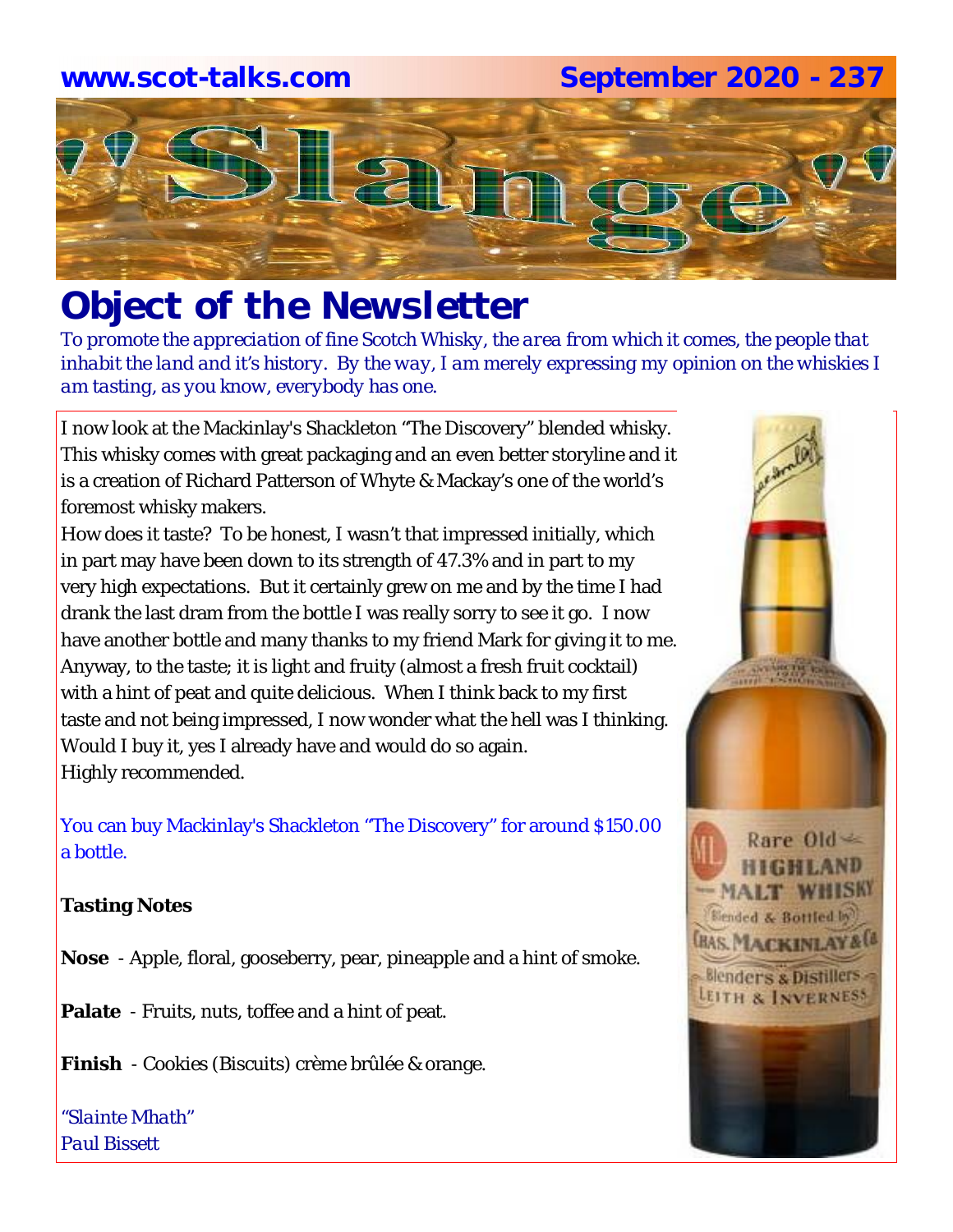

## **Mackinlay's Shackleton "The Discovery"**

I have been a fan of Ernest Shackleton for many years and watched the documentary about the whisky being rediscovered under the ice, in one of the huts they used as their base on the 1907 Antarctic expedition. The Whisky was taken to New Zealand to be studied.

Whyte & Mackay's (the present owner of the Mackinlay's brand) were given permission to go down to New Zealand and bring two bottles back to Scotland. The documentary follows Richard Patterson (Whyte & Mackay's Master Blender) as he goes down to New Zealand and brings back those bottles to his lab in Scotland to taste/test the whisky and then to recreate that whisky for release to the public. Well worth watching and the whisky is well worth drinking.

What you see in the picture below, besides me is the fruits of his labor, and very fine fruit it is. The documentary can be seen on YouTube at the following link. www.youtube.com/watch?v=CJi1cQeXVZ8

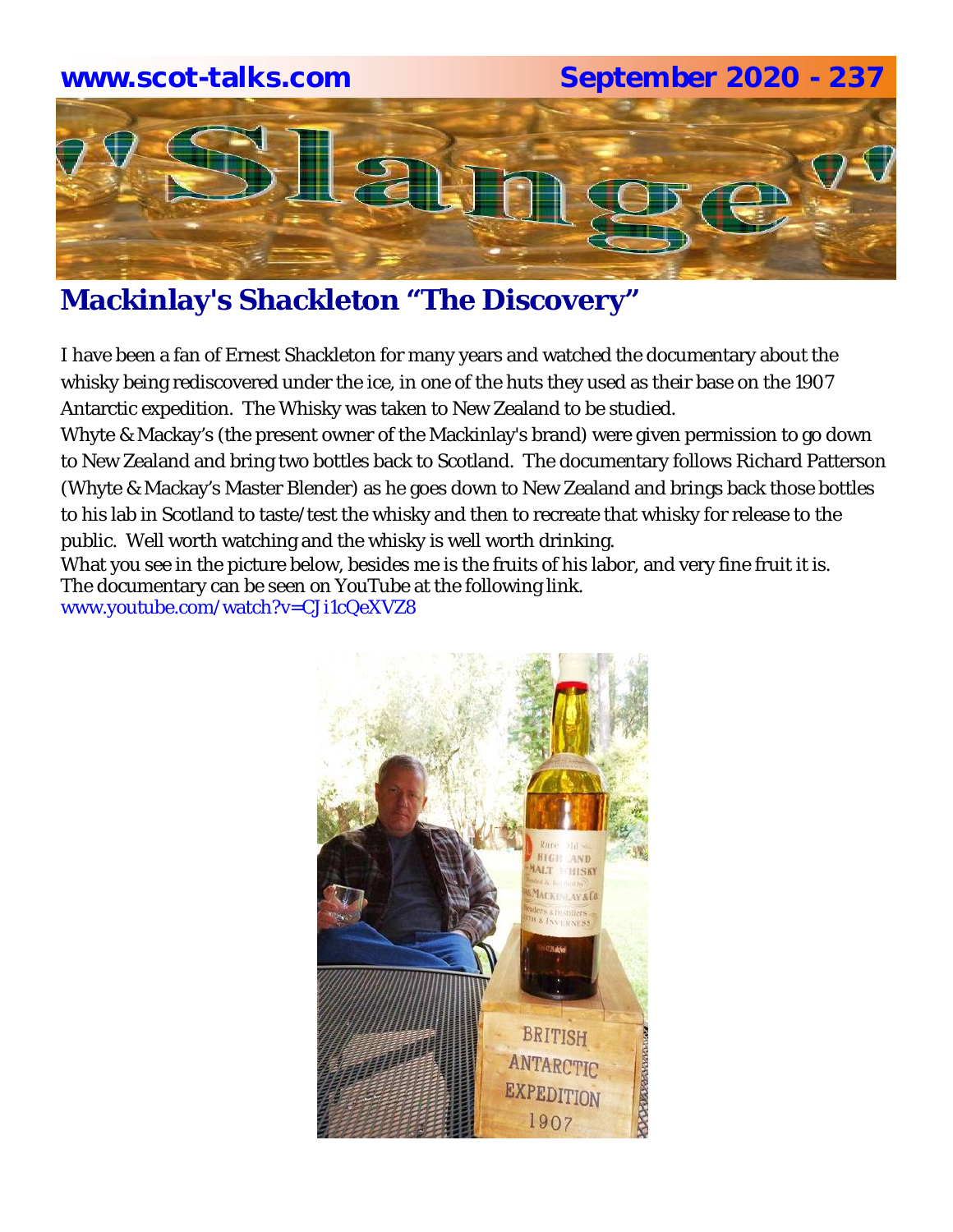# **www.scot-talks.com September 2020 - 237**

Below is a simple guide to help you choose your single malt Whisky, and the flavor notes you should expect from it. Being Scottish I recommend you find a likely candidate and try it in a bar before buying the whole bottle. This Issue; Mackinlay's Shackleton "The Discovery" For more information on Mackinlay's whiskies go to www.theshackletonwhisky.com

**SMOKY** Medicinal, dry smoke, Pepper **Pungent Smoky, peaty richness** Lagavulin Sherry, rich, Dried Fruit Ardbeg "Supernova" **Distillers** Ardbeg 10 Lagavulin 16 Laphroaig 10 **Edition** Ripe Fruit, Leafy Ardbeg "Uigeadail" Octomore 6.1 Ardbeg "Galileo" **Ardbeg 'Airigh Nam Beist'** Jura "Prophecy" Talisker<sub>10</sub> Finlaggan **D** Loki Toiteach **V** Bowmore V Jura "Superstition" **Benriach Septendecim HP Valkyrie** Fire & Cane **HP Valknut** Ailsa Bay **Five Decades** Alexander III<sup>V</sup> Glenlossie 17 **Black Barrel**  $\frac{1}{2}$ TH<sub>5</sub> Ledaig 10 **Highland Park Ice** Ardmore 20 Kininvie 23 V Longmorn 16 Clan MacGregor Bastille 1789 I Shackleton V Glendullan 18 Tam O' Shanter ▼ **Springbank Burgundy** Glen Deveron 16 **Glentauchers** Glenmorangie 25 Woody, Spices, complex Fresh Fruit, Citrus, Crisp Tormore 16 Tomintoul 10 Miltonduff 10 Scapa "Skiren" Benrinnes 15 **PSIA** Balmenach 8 Mannochmore 12 Jack 'D' old No7 Glen Spey 12 Yamazaki 12 Northern Harvest **Glen Moray** Jameson<sup>V</sup> Tomatin 10 **Knob Creek DELICATE** Floral, Herbal, fresh Nutty, biscuit (cookie), Subtle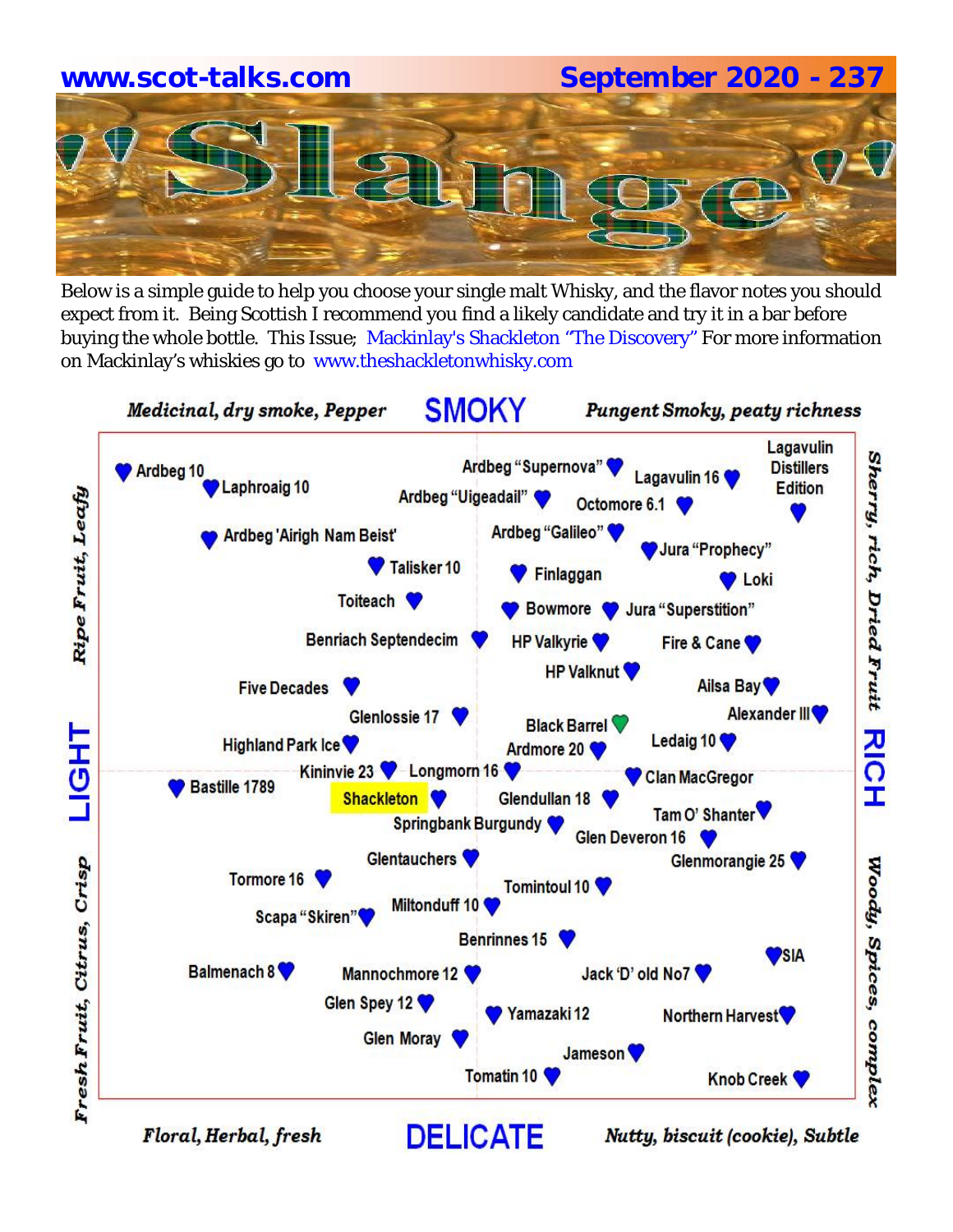

## **Touring Scotland**

This is not a glossy coffee table book full of beautiful pictures of Ancient castles and stunning scenery. It is a book that can guide you to Ancient castles and stunning scenery and ensure that you don't go to one famous site and miss a less well known, but no less stunning site nearby as we have done. Enabling you to take your own memorable pictures and make your own glossy coffee table book as we do.



Available on Amazon.com www.amazon.com/s?k=Paul+Bissett&ref=nb\_sb\_noss\_2